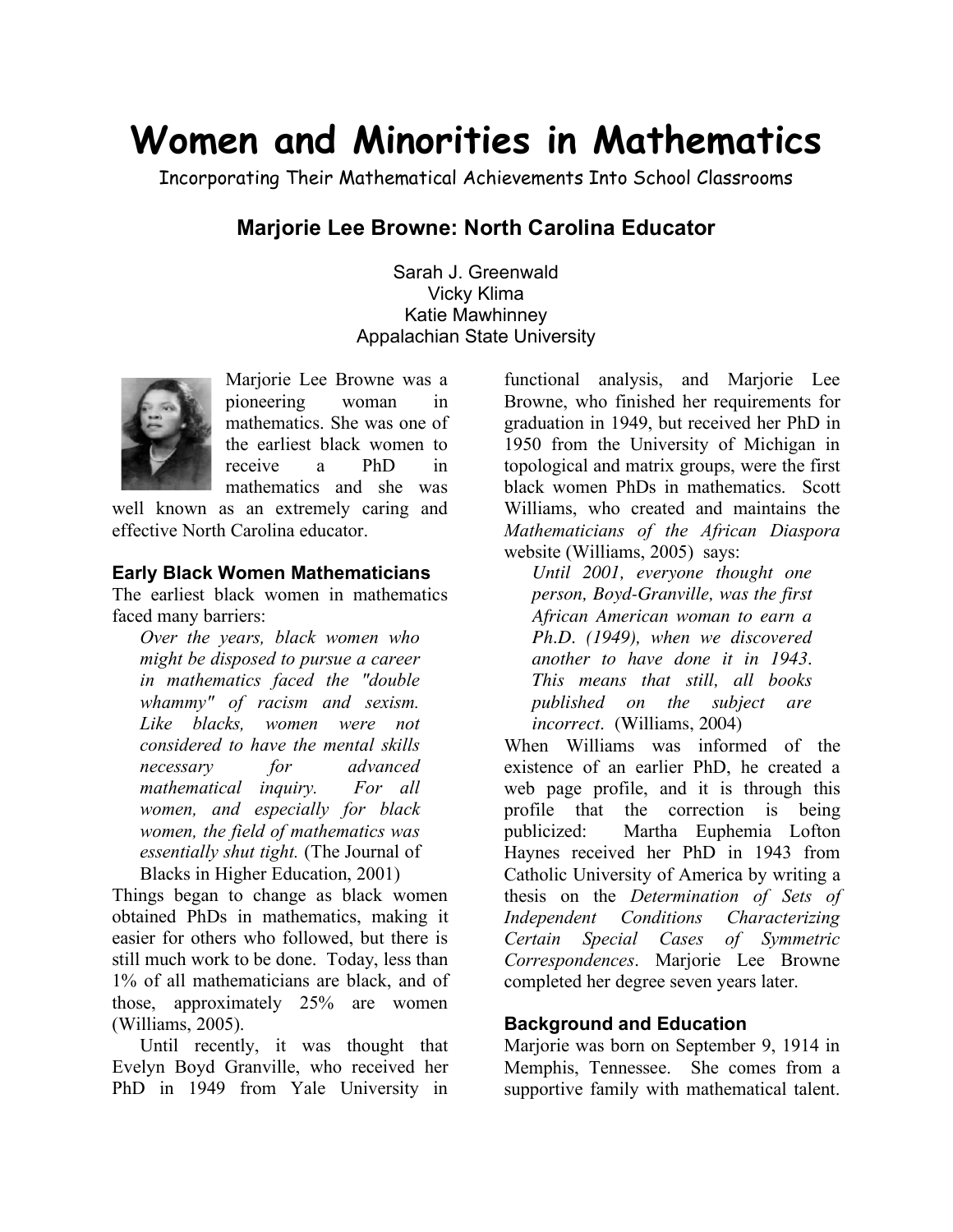While it was unusual at the time due to racial barriers, her father had been able to attend two years of college and was known for being a "whiz" in mental arithmetic. He helped both Marjorie and her older brother in their mathematical studies, both financially and by passing on his love for mathematics. While her brother majored in mathematics as an undergraduate, he obtained a master's degree in physical education and pursued that as a career.

It is not surprising that Marjorie attended and taught at historically black institutions, since there were very few opportunities for blacks at other learning institutions. She attended an excellent private black high school in Memphis. Even though college funding was difficult during the depression, with the help of loans, scholarships, and hard work, she graduated from Howard University, a historically black institution. Next she taught at a black high school in New Orleans. When a neighbor informed her that the University of Michigan was open to blacks and within her price range, she attended during the summers to obtain her master's degree. She then taught at Wiley College in Texas, a historically black institution, as she worked on her PhD at Michigan. Her thesis advisor was George Rainich, who had encouraged and advised numerous black students, including Wade Ellis Sr. Her PhD thesis was on *Studies of One Parameter Subgroups of Certain Topological and Matrix Groups.* Although Browne applied to research universities, she was politely rejected:

*Browne was acutely aware of the obstacles which women and minorities faced in pursuing scientific careers... and resolved that her greatest contributions would be directing programs designed to strengthen the mathematical preparation of secondary school teachers and to increase the*

*presence of minorities and females in mathematical science careers.* (Fletcher, 1999)

She accepted a position at the historically black institution North Carolina College, which is now North Carolina Central University.

# **North Carolina Central University**

Marjorie poured her heart into her job:

*If I had my life to live again, I wouldn't do anything else. I love mathematics*. (Kenschaft, 1980)

As a mathematics professor, Marjorie taught fifteen hours a week, published articles, ran workshops for secondary teachers in the summers, and became the chair of the mathematics department. Browne described herself a "pre-*Sputnik* mathematician," referring to pure mathematics preparation and research, done for the sake of intellectual pursuit, instead of applied investigations (Fletcher, 1999). When she was asked for a definition of this term, she said that it was

*a mathematician who appreciates the beauty, power and eloquence of mathematics as one of the greatest art forms; one who responds to its ability to stir the imagination and who recognizes mathematics as the sole custodian of precision.* (Fletcher, 2005)

She was an outstanding teacher and she was the advisor of ten master's theses. Dr. Asamoah Nkwanta, who was a student at Central and met her shortly before her retirement, said:

*She was a very nice and down-to-Earth type of person. She always encouraged us as students. I was and have always been impressed with her mathematical endeavors. I was honored to have met her.* (Nkwanta, 2005)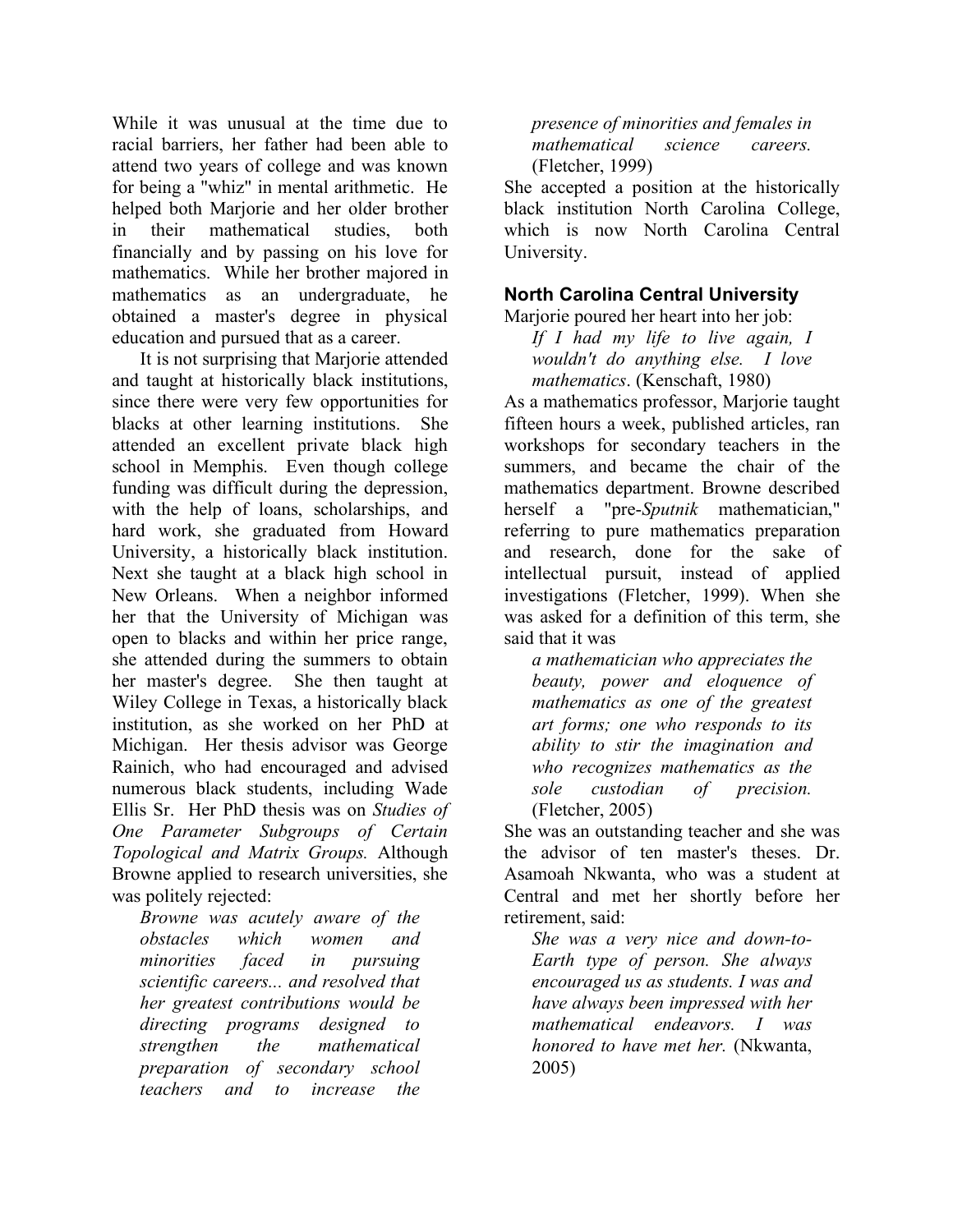Dr. Fletcher, who first met her as a student in her calculus class in 1954, said:

*It was Dr. Browne who first showed me and countless other bewildered students that mathematics could be a delightful, creative pursuit; and her forbearance and encouragement made life for us - as beginning mathematics students - challenging and brighter. She brought mathematics within our reach and opened up a world of beauty and opportunities that we did not know existed... Her philanthropic philosophy included the axiom that no good student should go without an education simply because he or she lacked the financial resources to pay for it. Thus, it was not uncommon for her to provide financial assistance for many of her students - - for tuition, books, food, clothes, funds to attend scientific meetings.* (Fletcher, 2005).

At the national level, she advocated for the integration of mathematics meetings and conferences and she was an outspoken critic of discrimination that was prevalent in funding agencies (Fletcher, 1999). She received numerous grants, honors and awards, including the first W. W. Rankin Memorial Award for excellence in mathematics education from the North Carolina Council of Teachers of Mathematics. She died in 1979.

### **Activities and NCTM Standards**

The following activities relate to her mathematics and address numerous points in the NCTM *Principles and Standards for School Mathematics*. While the inclusion of her mathematical achievements can easily be incorporated into college level modern algebra courses, aspects relating to her work may still be incorporated into other levels.

In grades three through five, students explore how variables are related to each other, and the one-parameter activity can be adapted for use there or used in the higher grades to explore the connections between algebra and geometry. As in the worksheet presented below on matrix groups, which is designed for use in the high school classroom, the number and operations standard specifies that students should develop their understanding of properties and representations of addition and multiplication of matrices. The standards also discuss the fact that "mathematics is one of the greatest cultural and intellectual achievements of humankind, and citizens should develop an appreciation and understanding of that achievement." (National Council of Teachers of Mathematics, 2000) The North Carolina Mathematicians activity can help with this goal.

# **One-Parameter Activity**

Begin with an introduction to Marjorie Lee Browne's life and explain that her thesis related to one-parameter objects. Have your students search the internet for the definition of a parameter. Ask them to create a function of one variable, to write the  $(x,y)$ coordinates of a circle in terms of one variable, and to compare their work with the definition of parameter they found. Ask them to share their findings with the rest of the class and discuss the difference between a variable and a parameter. Search the internet for applications of one-parameter objects within other fields such as statistics and the mathematics of diseases.

# **Activity Sheet: Matrix Groups**

The following activity sheet gives high school students a chance to encounter some of the matrix groups and techniques from Marjorie's thesis and published paper and to explore the connections between geometry,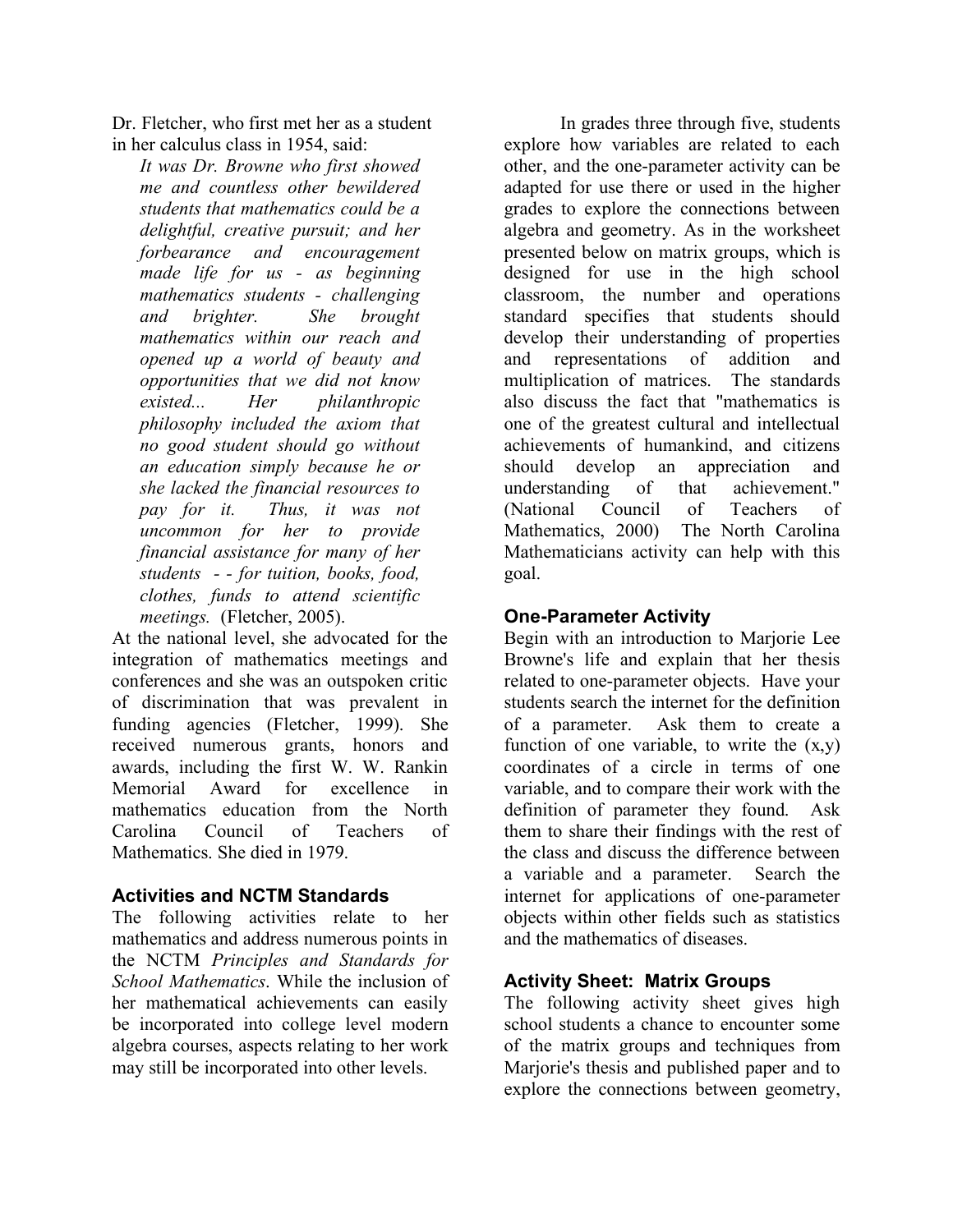algebra, and linear algebra. While a college level student could explore more of her work, this worksheet is aimed at high school students. Solutions can be found at http://www.mathsci.appstate.edu/centroid/.

### **North Carolina Mathematicians Activity**

Have student groups research the lives and work of Marjorie Lee Browne and other prominent mathematicians who taught in North Carolina such as Alfred Brauer (UNC Chapel Hill and Wake Forest University), Ethelbert Chukwu (North Carolina State University), William Cochran (North Carolina Institute of Statistics), Elbert Frank Cox (Shaw University), Gertrude Cox (North Carolina State University and North Carolina Institute of Statistics), Max Dehn (Black Mountain College), William Fletcher (North Carolina Central University), Johnny Houston (Elizabeth City State University), Witold Hurewicz (UNC Chapel Hill), Mary Ellen Rudin (Duke University), Beauregard Stubblefield (Appalachian State University), and William Whyburn (UNC Chapel Hill). These are just a sampling of prominent North Carolina mathematicians. By using a google search ("North Carolina" site: wwwgroups.dcs.st-and.ac.uk), and other similar site searches (e.g., The Mathematics Genealogy Project; Williams, 2005), many additional names can be found.

#### **References**

- Browne, M.L. (1955). A Note on the Classical Groups. *The American Mathematical Monthly*, 62(6), 424-427.
- Case, B.A. and Leggett, A.M. (editors). (2005). Complexities: Women in Mathematics. Princeton, NJ: Princeton University Press.
- Fletcher, W.T. (2005). Personal communication.
- Fletcher, W.T. (1999). Marjorie Lee Browne. Kristine K. (editor). *Notable Black American Scientists*. Farmington Hills, MI: Gale Research.
- The Journal of Blacks in Higher Education (2001). No Need for a Calculator to Add the Number of Black Women Teaching University-Level

Mathematics. *The Journal of Blacks in Higher Education*, 34, 70-73.

- Kenschaft, P.C. (1981). Black Women in Mathematics in the United States. *The American Mathematical Monthly* 88(8), 592-604.
- Kenschaft, P.C. (1980). Marjorie Lee Browne: In memoriam. *The Association for Women in Mathematics Newsletter*, 10(5), 8-11.
- The MacTutor History of Mathematics Archive [On-<br>line]. Available: http://www-history.mcs.stline]. Available: http://www-history.mcs.standrews.ac.uk
- The MacTutor History of Mathematics Archive: Marjorie Lee Browne [On-line]. Available: http://www-history.mcs.standrews.ac.uk/~history/Mathematicians/Browne. html
- The Mathematics Genealogy Project [On-line]. Available:
	- http://www.genealogy.math.ndsu.nodak.edu
- Morrow, C. and Perl, T. (editors). (1998). *Notable Women in Mathematics: A Biographical Dictionary*. Westport, CT: Greenwood Press.
- Nkwanta, A. (2005). Personal communication.
- National Council of Teachers of Mathematics. (2000). Principles and standards for school mathematics. Reston, VA: Author.
- Williams, S. (2004). Personal communication.
- Williams, S. (2005). *Mathematicians of the African Diaspora* [On-line]. Available: http://www.math.buffalo.edu/mad/PEEPS/madpr ofiles.html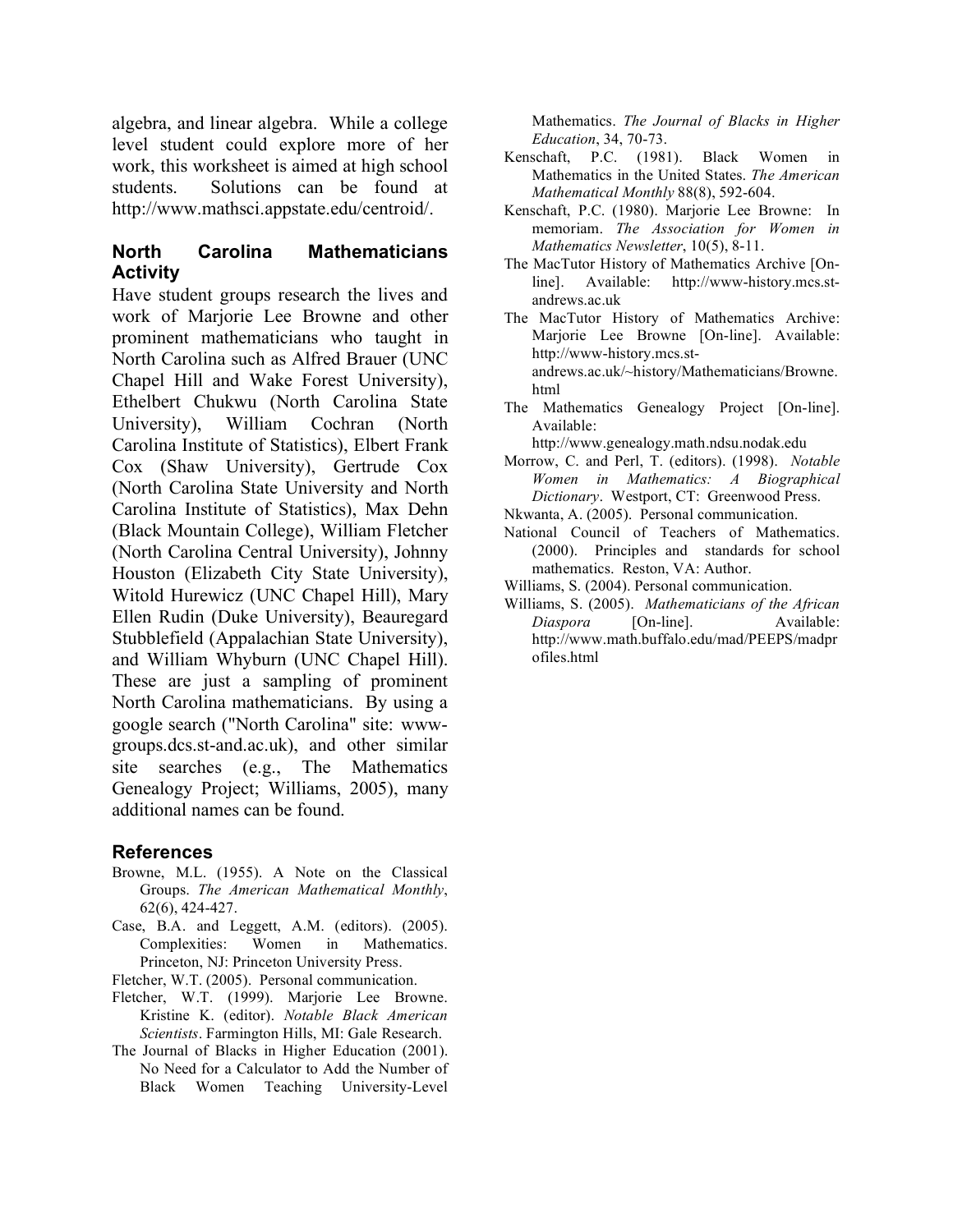#### **Activity Sheet: Matrix Groups**



Marjorie Lee Browne was the third black woman to receive her PhD in mathematics in the United States and she was known as an extremely caring and effective North Carolina educator, teaching at North Carolina Central University for most of her career. With regards to her career choice, Dr. Browne said: "If I had my life to live again, I wouldn't do anything else. I love mathematics." In this worksheet we will explore topics related to her thesis work and published paper.

A *matrix group* is a set of matrices that satisfy algebraic relationships. One of the many groups of matrices studied by Dr. Browne was the group of square orthogonal matrices, represented by the notation  $O(n)$ , where *n* represents the dimension of the matrices. In order to understand what it means to be an orthogonal matrix, we must first investigate identities and transposes.

We learn in elementary school that the number 1 multiplied by any other number, always results in that number. 1 is called the multiplicative identity because of this fact. Sets of square matrices also have multiplicative identities, called *identity matrices*. An identity matrix *I* is a matrix with 1's down the diagonal and 0's everywhere else. For any n×n matrix *A*, the product of *A* with the *n*×*n* identity matrix *I*, is *A*.

Question  $\overline{A}$  Check the identity property with,  $A =$ 1 2 0 0 2 1 2 0 1 [ # l.  $\mathbf{r}$  $\mathsf{I}$ 1 & ' ' ' and  $I =$ 1 0 0 0 1 0 0 0 1 [ Ľ  $\mathsf I$  $\mathbf{I}$ \$  $\mathcal I$ & ' ' ' .

Question B Is multiplication with *I* commutative (*AI*=*IA*)?

The *transpose* of a matrix is a new matrix whose rows are the columns of the first matrix and whose columns are the rows. For example,  $A =$ 1 2 3 4 5 6 7 8 9 [ L  $\overline{\phantom{a}}$  $\overline{\phantom{a}}$  $\mathsf I$  $\cdot \rceil$ & ' ' ' has transpose  $A^T$  = 1 4 7 2 5 8 3 6 9 [ L  $\mathsf{L}$  $\mathbf{r}$  $\overline{\phantom{a}}$ 1 & ' ' ' . A

square matrix is *orthogonal* if the product of itself with its transpose is the identity matrix, so that  $\vec{A} \vec{A}^T = I$ .

Question C Are 
$$
B = \begin{bmatrix} -\frac{1}{2} & \sqrt{3} \\ \sqrt{3} & \frac{1}{2} \\ 2 & \sqrt{2} \end{bmatrix}
$$
 and  $C = \begin{bmatrix} \sqrt{3} & -\frac{1}{2} \\ -2 & 0 \end{bmatrix}$  orthogonal matrices?

 $\sum_{n=1}^{\infty}$  Equipmental the  $\epsilon$ In terms of geometry, the symmetries of the circle  $x^2 + y^2 = 1$  are *O(2)*, the symmetries of the l ( sphere  $x^2 + y^2 + z^2 = 1$  are *O(3)*, and in general *O(n)* is extremely important in science and engineering. For example, the matrix  $\begin{bmatrix} -1 & 0 \\ 0 & 1 \end{bmatrix}$ 0 1 # \$  $\mathsf I$ 1 acts on the circle by matrix multiplication  $-1$  0 0 1  $\lceil$ \$  $\overline{\phantom{a}}$  $\overline{\phantom{a}}$ ' ( *x y* # \$  $\mathsf I$ 1  $\Big] = % \begin{cases} \frac{1}{\sqrt{2}}\ \frac{1}{\sqrt{2}}\ \frac{1}{\sqrt{2}}\ \frac{1}{\sqrt{2}}\ \frac{1}{\sqrt{2}}\ \frac{1}{\sqrt{2}}\ \frac{1}{\sqrt{2}}\ \frac{1}{\sqrt{2}}\ \frac{1}{\sqrt{2}}\ \frac{1}{\sqrt{2}}\ \frac{1}{\sqrt{2}}\ \frac{1}{\sqrt{2}}\ \frac{1}{\sqrt{2}}\ \frac{1}{\sqrt{2}}\ \frac{1}{\sqrt{2}}\ \frac{1}{\sqrt{2}}\ \frac{1}{\sqrt{2}}\ \frac{1}{\sqrt{2}}\ \frac{1}{\sqrt{2}}\ \$  $-x$ *y*  $\lceil$ \$  $\overline{\phantom{a}}$ 1 |, and so a point on the circle is sent to the corresponding point on the circle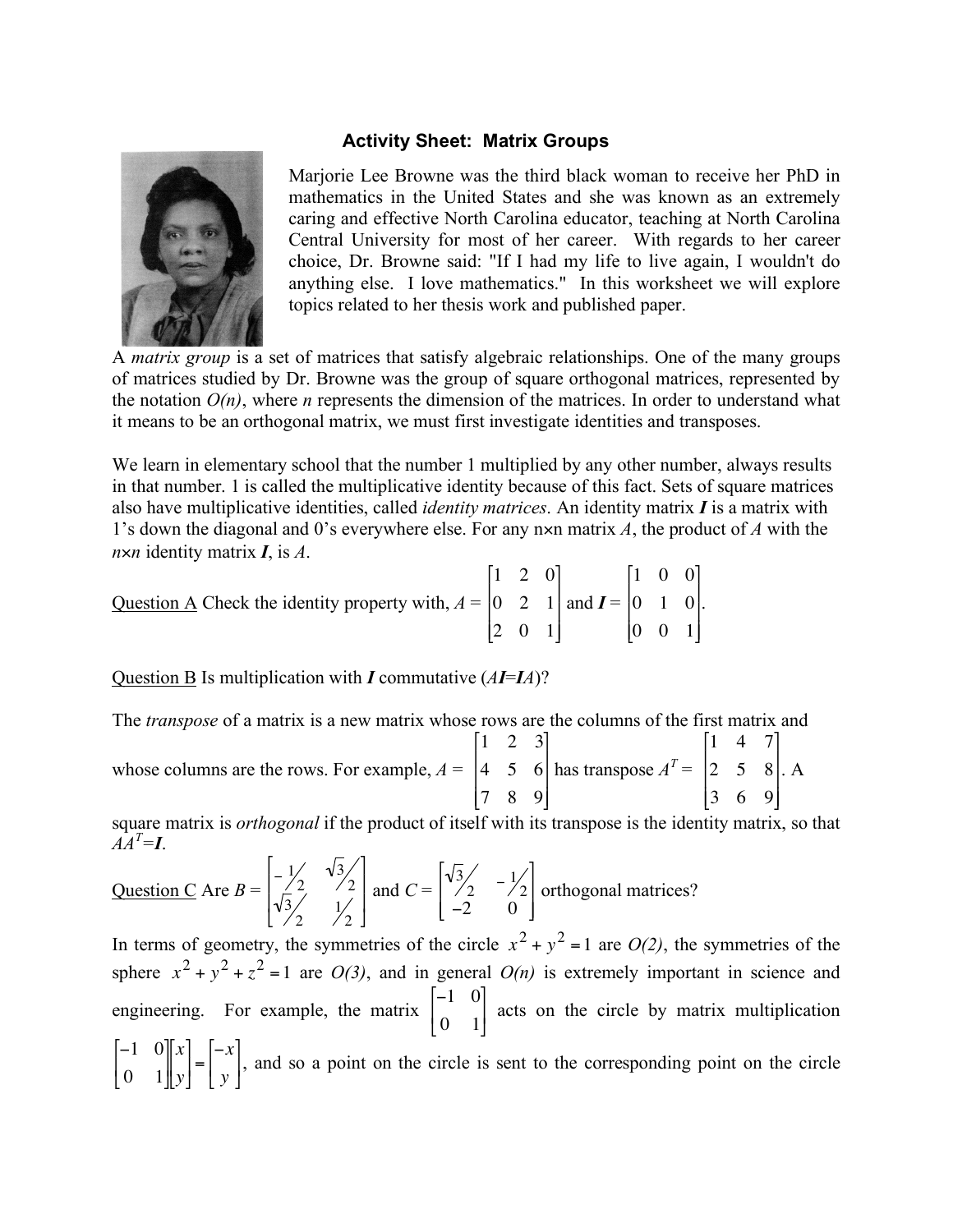with the opposite x-value, but same y-value, i.e. across the reflection in the y-axis. Since this reflection preserves the circle, it is a symmetry and is an element of *O(2)*.

Question D Show that the matrix  $\begin{bmatrix} 0 & -1 \\ 1 & 0 \end{bmatrix}$ 1 0  $\lceil$ \$  $\mathsf{l}$  $\overline{\phantom{a}}$ is orthogonal by checking that  $AA<sup>T</sup>=I$ . Next explain why it preserves the circle by describing how it acts on points on the circle as a rotation of a certain degree.

! Marjorie Lee Browne also studied the *decompositions* of matrix groups. A decomposition of a matrix group is a breakdown of the group into a product of factors, so that any member of the group could be written as a product of such factors. When working with matrix groups it may be helpful to work with a group's decomposition, in order to better understand the structure of the matrices within that group. This is an example of a general philosophy in mathematics to break down a large problem into smaller or simpler problems in order to find a solution. A common decomposition is that of the real plane. Letting *R* represent the set of real numbers, *R*×*R* is the standard decomposition of the real plane,  $\mathbb{R}^2$ . We use this all the time when we specify the position of points in the plane as the decomposition of a horizontal distance from the origin and a vertical distance from the origin. Dr. Browne worked with the decompositions of many different matrix groups. Three such groups are the group of square orthogonal matrices mentioned earlier as *O(n)*, *GL(n,C)* the matrix group of invertible square matrices of complex numbers, and *GL(n,*  $R$ *)* the subgroup of  $GL(n, C)$  made up of matrices with real coefficients and non-zero determinants.

Question E Give some examples of other types of decompositions you have utilized.

Dr. Browne also explored the notion of *connectedness*. A set is disconnected if you can break it up into two disjoint open sets and it is connected if you cannot do so.

Question F Create examples of both an equation and a graph of a connected set and a disconnected set.

The notion of connectedness also applies to collections of matrices. In her paper on classical matrix groups, Dr. Browne stated that:

*It is well known that many of the underlying spaces are connected. But by proving SU(n) is connected by first principles, the connectivity of the others comes easily through a consideration of their decompositions and an elementary property of projections.*

*SU(n)* is the special unitary matrix group and *SU(2)* is a representation of the 3-sphere, a higher dimensional sphere denoted by  $x^2 + y^2 + z^2 + w^2 = 1$ . Marjorie uses  $SU(n)$  along with cannot be used. Marjorie was able to break some of her matrix groups into simpler components, decomposition methods to help show that other groups are connected. Review the definition of connectedness. It is sometimes difficult to show that a set is connected, because it can be hard to show that it is impossible to break it up, especially in cases where visualization techniques which she already knew were connected, and in this way show that the matrix group was connected.

Question G Explain how can you use the standard decomposition of the plane along with the connectivity of the real numbers in order to show that the plane is connected.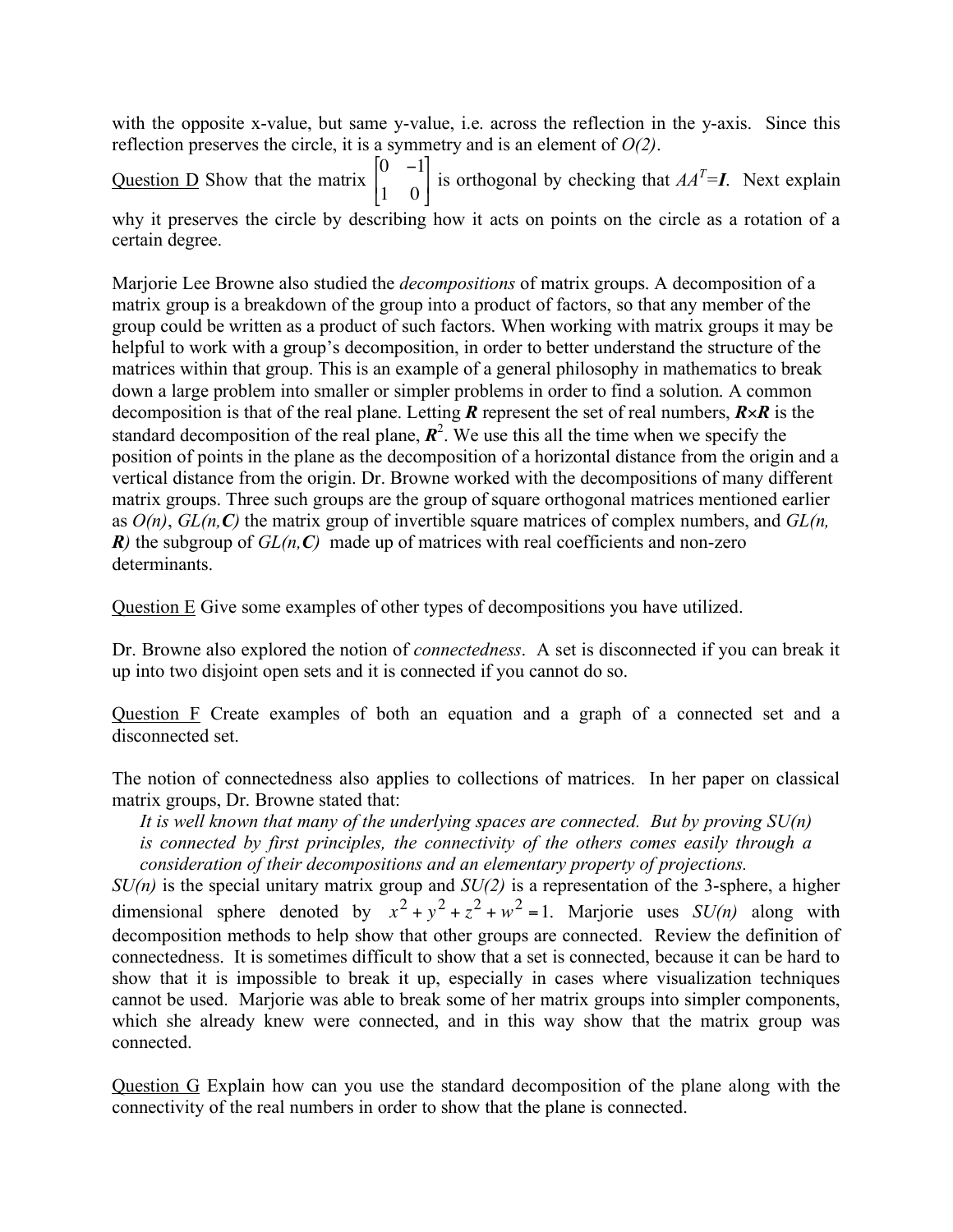Marjorie Lee Browne's PhD thesis was on the *Studies of One Parameter Subgroups of Certain Topological and Matrix Groups*. While we will look at a few examples, the actual definition of a *one-parameter subgroup* of a matrix group (the image of a continuous group homomorphism

from *R*) is beyond the scope of this worksheet. The matrix  $\begin{vmatrix} e^t & 0 \\ 0 & 0 \end{vmatrix}$ 0  $e^{-t}$ [ \$  $\mathbf{I}$  $\mathsf I$ 1 '  $\overline{\phantom{a}}$  $\overline{\phantom{a}}$ is a one-parameter subgroup of  $SL(2)$ , the matrix group of  $2\times 2$  matrices with real entries and determinant one. The

parameter here is *t*, a real number.

Question H Recall that the determinant of a 2×2 matrix *a b c d*  $\lceil$ #  $\mathsf{I}$ ] & is *ad-bc*. Check that  $\begin{vmatrix} e^t & 0 \\ 0 & -e^t \end{vmatrix}$ 0  $e^{-t}$ [ \$  $\mathbf{r}$  $\mathsf I$ & '  $\overline{\phantom{a}}$  $\overline{\phantom{a}}$ 

has determinant 1.

The matrix  $R(t) = \begin{vmatrix} \cos(t) & \sin(t) & 0 \\ \sin(t) & \cos(t) & 0 \end{vmatrix}$  is a one-parameter subgroup of  $O(3)$  $\cos(t)$   $-\sin(t)$  0  $sin(t)$   $cos(t)$  0 0 0 1 # \$  $\overline{\phantom{a}}$  $\mathsf{l}$  $\mathsf I$  $\overline{\phantom{a}}$ |<br>|  $\overline{\phantom{a}}$  $\overline{\phantom{a}}$  $\overline{\phantom{a}}$ is a one-parameter subgroup of *O(3)*, the orthogonal

answering the following questions. group mentioned at the beginning of this worksheet that act as symmetries of the sphere  $x^2 + y^2 + z^2 = 1$ . Review the section of the worksheet on symmetries now, as it will be helpful in

Question I To show that *R(t)* is a symmetry of the sphere, calculate  $\cos(t)$   $-\sin(t)$  0  $sin(t)$   $cos(t)$  0 0 0 1 # \$  $\mathsf{l}$  $\mathsf{l}$  $\mathsf I$  $\overline{\phantom{a}}$ |<br>|  $\overline{\phantom{a}}$  $\overline{\phantom{a}}$  $\overline{\phantom{a}}$ *x y z*  $\lceil$ L  $\overline{\phantom{a}}$  $\mathbf{I}$  $\overline{\phantom{a}}$  $\mathcal{I}$ & ' ' ' and show that the new values of *x*, *y* and *z* satisfy  $x^2 + y^2 + z^2 = 1$ .

Question J For a given real number *t*, what geometric transformation does the matrix *R(t)*  $\frac{1}{1}$ represent? First try some examples of specific values of *t* such as  $t = 0^\circ$ ,  $t = 90^\circ$ , and  $t = 180^\circ$  and examine the action of  $R(t)$  on the sphere  $x^2 + y^2 + z^2 = 1$ .

While her thesis contained completely original work, her published paper represented an attempt to help people understand matrix groups. In Marjorie Lee Browne's own words:

! *The purpose of this paper is to set forth some topological properties of and relations between certain classical groups. While much of the material included here may be known to a few, the main interest of this paper lies in the simplicity of the proofs of some important, though obscured, results.*

Throughout her career, she tried to make mathematics accessible to as many people as possible, both in her research and her teaching. She received numerous grants, honors and awards, including the first W. W. Rankin Memorial Award for excellence in mathematics education from the North Carolina Council of Teachers of Mathematics.